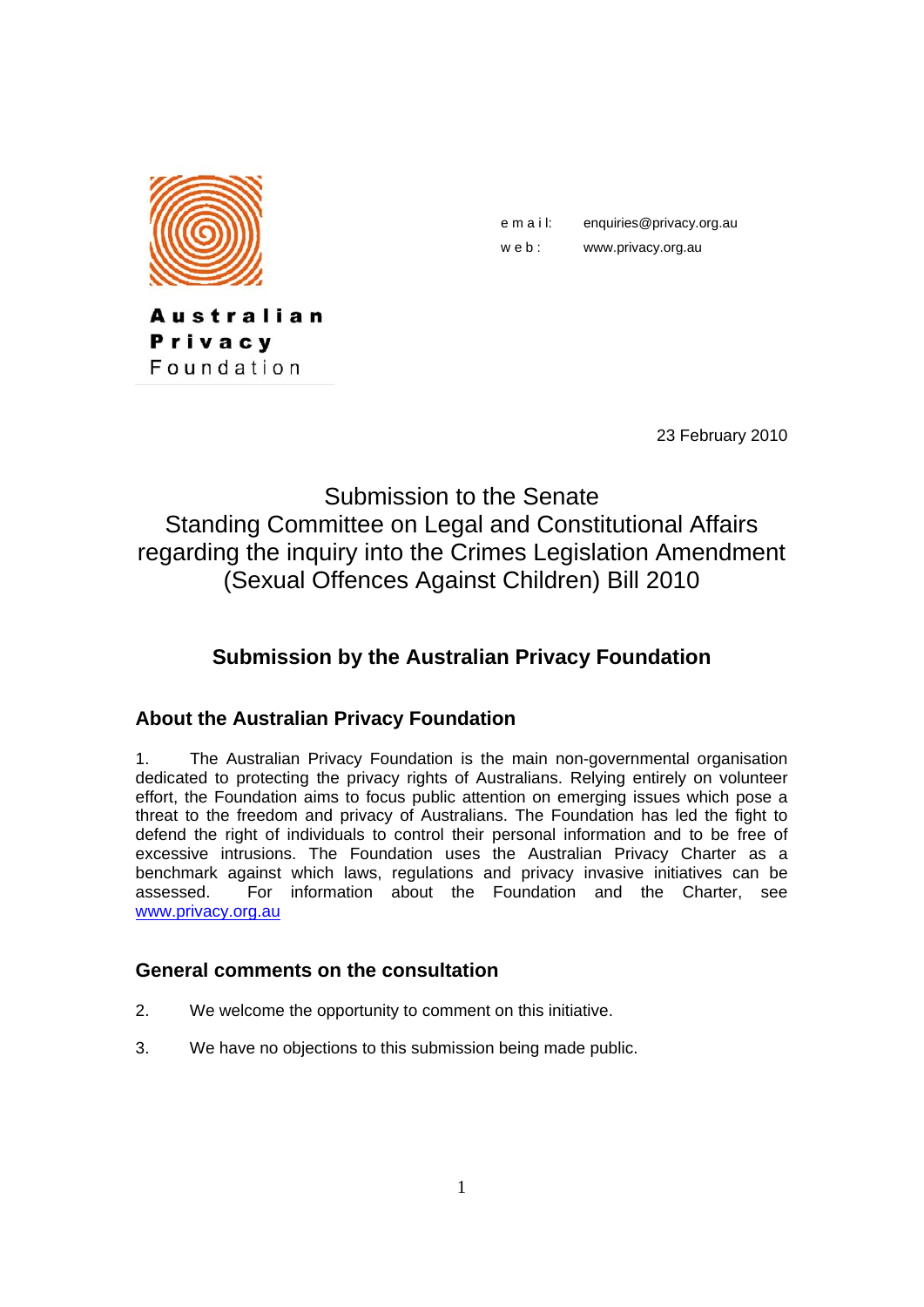4. The inquiry addresses several issues that lie outside what the Australian Privacy Foundation (APF) normally would comment upon. Our submission is focused on two issues only, and does not purport to endorse, reject or comment upon any issues other than those two issues.

5. The two issues we discuss are privacy and so-called 'sexting'.

#### **The Privacy Aspects**

6. The need for a strong approach against sexual offences against children is one of the few areas of law that has gained virtually universal acceptance. This highlights the severity of the issues addressed in the Crimes Legislation Amendment (Sexual Offences Against Children) Bill 2010. Consequently, what is said below, regarding the need for privacy, is not meant to downplay the significance of the goals pursued in the Bill.

7. Because of the strong consensus about the exceptional nature of 'child sex' offences, the normal relatively robust and detached assessment of benefits, risks and alternatives to policy options may naturally be in danger of being suspended.

8. This may not do justice to the complexity, ambiguity and implications of the policy context itself. In fact it may potentially lead to a range of people being treated unfairly and may even, paradoxically, weaken protection of children's and young peoples' real interests. For example, the hyper-criminalisation of any contact with potential 'child abuse material', may have the effect that some of those involved in the online industries are more reluctant and slower to remove and/or report such material than other forms of content like hate speech, defamation, IP infringement etc.

9. The starting point for any discussion of privacy in this context must necessarily be the observation that privacy is a fundamental human right, and thus a right that cannot be ignored in any context – not even in the context of the discussed Bill.

10. Taking account of the fact that privacy is a fundamental human right, and bearing in mind that identifying violations of the proposed amendments to the law in many cases will require access to the offender's personal information (e.g. through access to an email account), we see a need for robust guidelines as to how investigations are carried out.

11. Most importantly, mass-surveillance must never be accepted, and can never be a substitute for targeted investigations based on some degree of reasonable suspicion. Otherwise, there is an obvious risk of function creep; that 'extreme measures' over-riding traditional protections against legal excess, but justified for the 'most exceptional circumstances' (such as those dealt with in the Bill), have the potential to become established as new norms and, without much further review, applied to incrementally wider situations.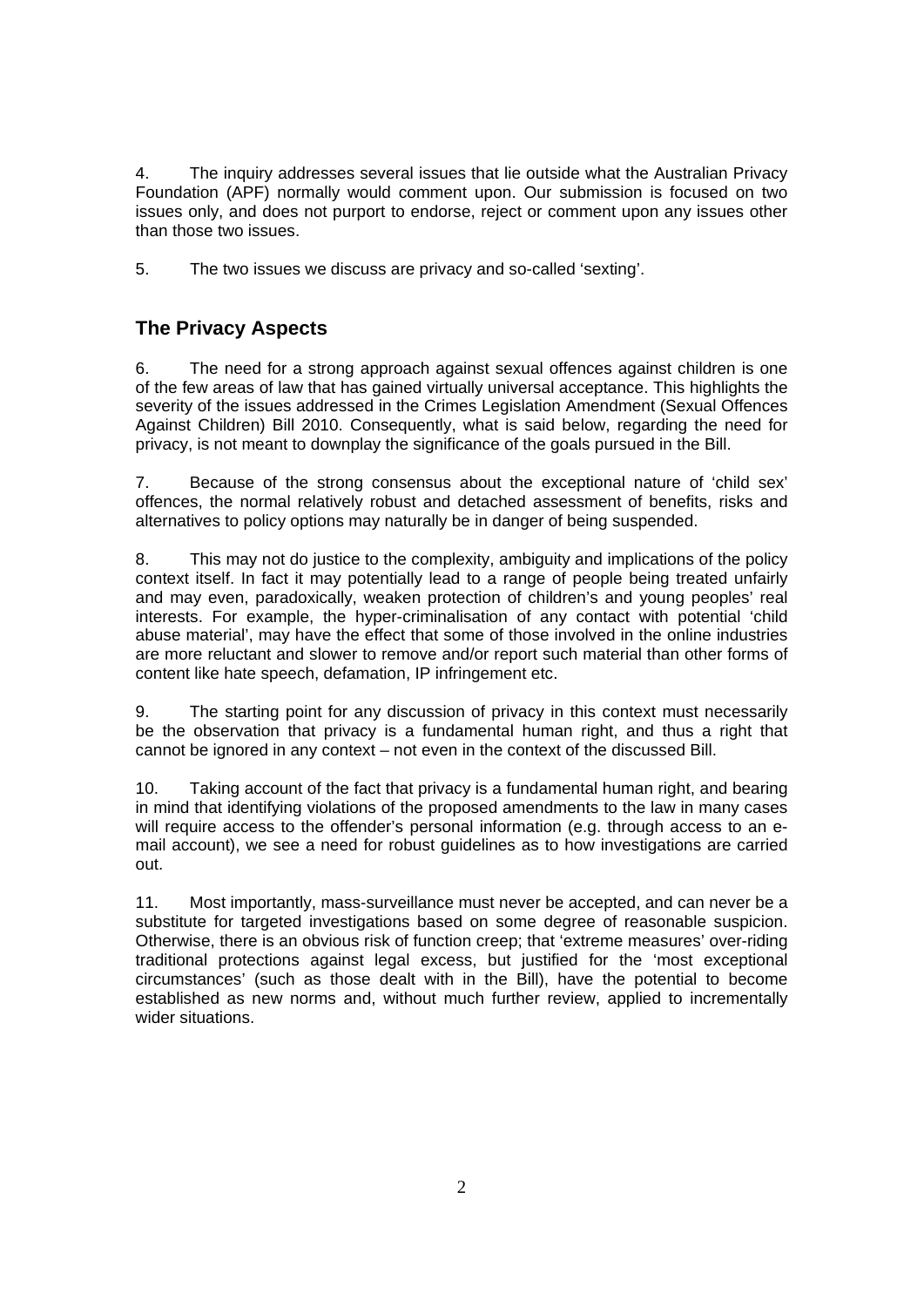#### **The impact of so-called 'sexting'1**

-

12. "Sexting" (a combination of the words "sex" and "texting") is commonly defined as the practise of teenagers using mobile phones to capture and send sexual or nude images or videos of themselves or others.<sup>2</sup> However, a better definition may be that sexting means the electronic communication of non-professional images or videos portraying one or more persons in a state of nudity or otherwise in a sexual manner.

13. A study carried out by *Girlfriend* Magazine showed that 40% of the 588 Australian teenage girls that participated in the study had been asked to send a naked or seminaked image of themselves over the Internet.<sup>3</sup> Studies overseas give similar results. In the US, a study involving 653 teenagers found that 20% had engaged in sexting.<sup>4</sup> Another US study involving 1,247 youths between 14 and 24 provided the following statistics:<sup>5</sup>

- 10% of the participants indicated that they had sent naked pictures of themselves to someone else;
- 11% of the participants indicated that they had been pressured by someone to send naked pictures or videos of themselves;
- 18% of the participants indicated that someone had sent them pictures or videos portraying the sender in the nude; and
- Of those who had received such pictures or videos, 17% indicated that they subsequently shared the pictures or videos with someone else.

14. The US has seen several controversial decisions where young people have been exposed to criminal prosecution, or threats thereof, as a result of engaging in sexting in the United States.<sup>6</sup> For example, in 2008, around 20 teenage girls were found to have been involved in sexting at one particular school in Pennsylvania (US), after pictures of the gilrs were found on mobile phones belonging to other students. The District Attorney responded by announcing potential charges of possession and distribution of child

<sup>&</sup>lt;sup>1</sup> This part of the submission draws heavily upon: Dan Svantesson, "Sexting" and the law – how Australia regulates electronic communication of non-professional sexual content (submitted 2 February 2010, not yet published).

<sup>2</sup> See Don Corbett, 'Let's Talk About Sext: The Challenges of Finding the Right Legal Response to the Teenage Practice of "Sexting"' (2009) 13(6) *Journal of Internet Law* 3.

<sup>3</sup> Kids Helpline <http://www.kidshelp.com.au/teens/get-info/hot-topics/sexting.php> at 12 January 2010.

<sup>4</sup> *National Campaign to Prevent Teen and Unplanned Pregnancy, Sex and Tech: Results from a survey of teens and young adults* 1 (2008)

<sup>&</sup>lt;http://www.thenationalcampaign.org/SEXTECH/PDF/SexTech\_Summary.pdf> at 12 January 2010.

<sup>5</sup> MTV-Associated Press Poll*, Digital Abuse Survey conducted by Knowledge Networks September 23, 2009* <http://www.athinline.org/MTV-AP\_Digital\_Abuse\_Study\_Full.pdf> at 12

January 2010.<br><sup>6</sup> See Robert D. Richards and Clay Calvert, 'When Sex and Cell Phones Collide: Inside the Prosecution of a Teen Sexting Case' (2009) 32 *Hastings Comm. & Ent. L.J.* 1.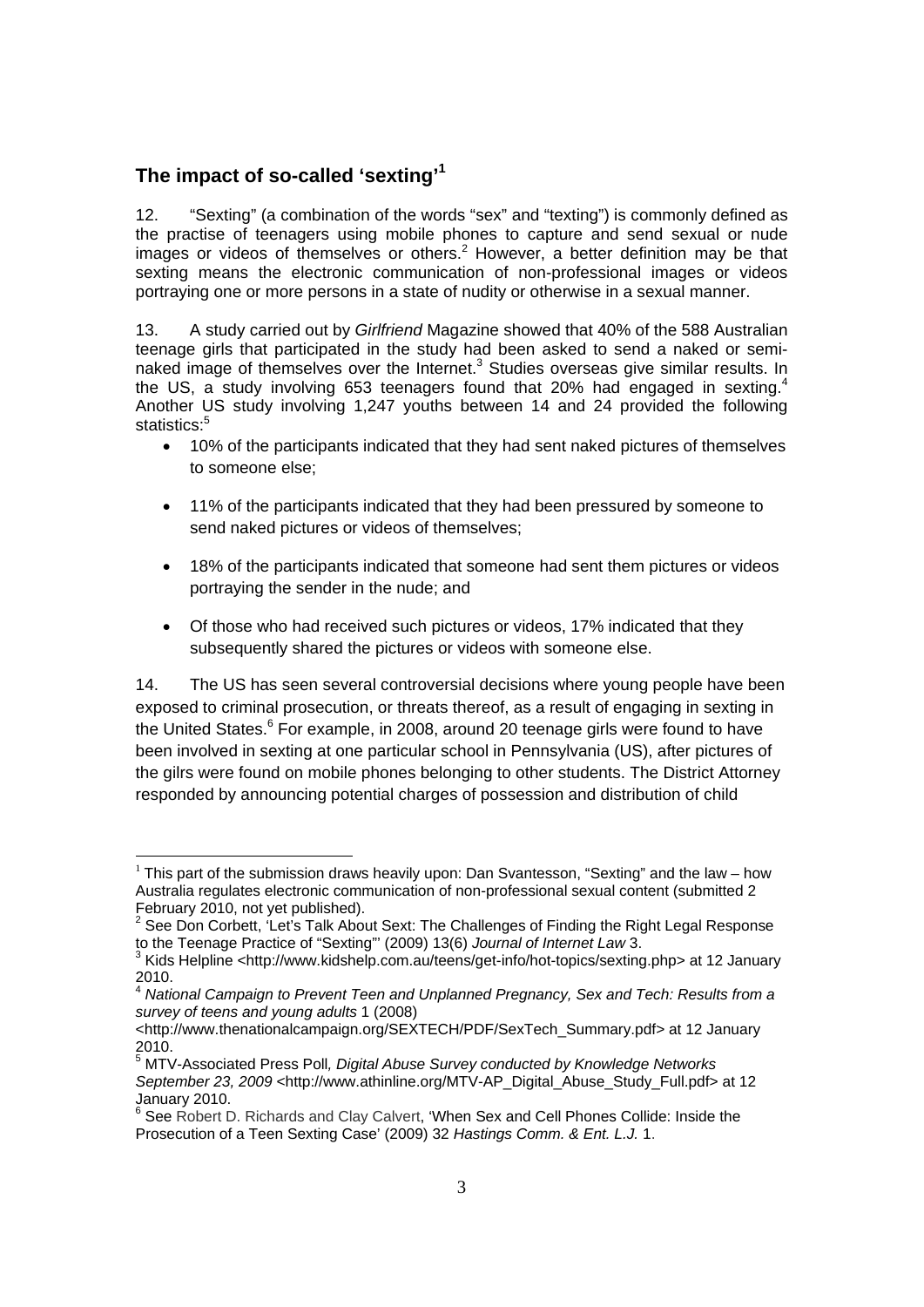pornography.<sup>7</sup> In this and similar cases, the 'victims' of, and the parties responsible for, the act of child pornography are the same.

15. Strong policy reasons speak in favour of an alternative approach being developed in such cases:

Several problems emerge from lumping sexting teens into the same category as depraved criminals who inflict harm on minors. First, and perhaps most obvious, teenagers engaged in sexting are not knowingly harming minors in the same way that traditional child pornographers do. […] Second, the draconian penalties that stem from child pornography convictions can decimate a teenager's life making it all but impossible for the teen to become a productive member of society. […] Finally, the stigma attached to being labeled [sic] a child pornographer is lasting. Few crimes carry such a pejorative marker, and members of the public often link child pornography with pedophilia [sic] and other heinous crimes - sometimes for good reason.<sup>8</sup> (internal footnotes omitted)

16. As it stands, Australian law could produce a similar result to that produced by US law, and the inquiry into the Crimes Legislation Amendment (Sexual Offences Against Children) Bill 2010 represents a good opportunity to ensure that Australian law does not follow the same path as the law in the US in this regard.

17. In light of this, while the intention of the provision is sound, there may be a need to reconsider aspects of provisions such as the proposed 474.27A:

#### **474.27A Using a carriage service to transmit indecent communication to person under 16 years of age**

(1) A person (the *sender*) commits an offence if:

(a) the sender uses a carriage service to transmit a communication to another person (the *recipient*); and

(b) the communication includes material that is indecent; and

(c) the recipient is someone who is, or who the sender believes to be, under 16 years of age; and

(d) the sender is at least 18 years of age.

18. While in some cases the behaviour aimed at in this provision may warrant an extreme response, or a very intrusive one, it is likely that the child sex offence process may also be an inappropriate and harmful legal response for a large number of such young people, and the criminal law may need to review the intent and target of child abuse material law in the light of this new development.

 7 Vivian Berger 'Stop Prosecuting Teens for "sexting"', (2009) *The National Law Journal*  <http://find.galegroup.com/gtx/start.do?prodId=AONE&userGroupName=bond>. 8 Robert D. Richards and Clay Calvert, 'When Sex and Cell Phones Collide: Inside the

Prosecution of a Teen Sexting Case' (2009) 32 *Hastings Comm. & Ent. L.J.* 1, 35.